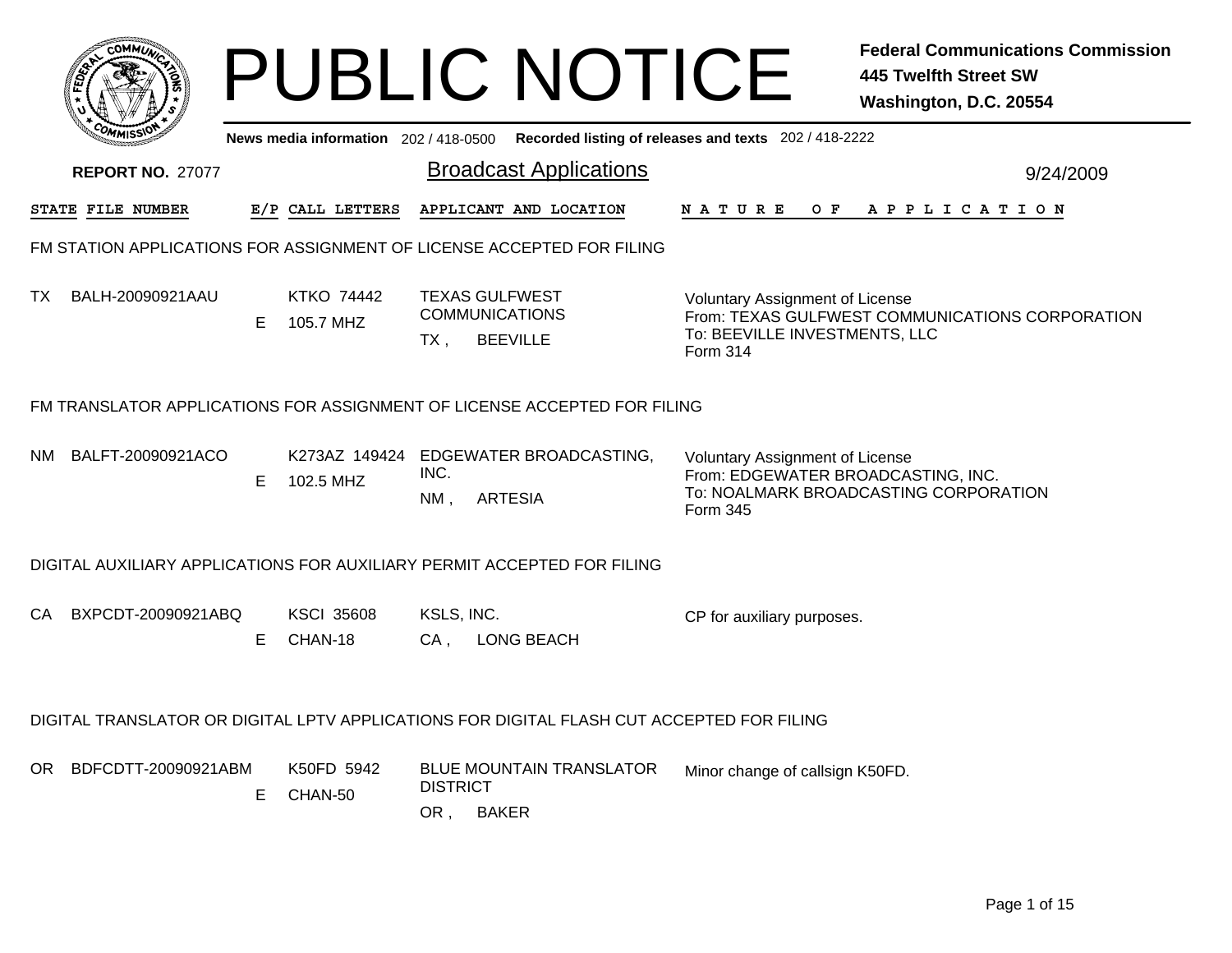| ςΟΜΜι                                                                                     |                       | <b>PUBLIC NOTICE</b>                                                             |                                                                                         | <b>Federal Communications Commission</b><br><b>445 Twelfth Street SW</b><br>Washington, D.C. 20554 |  |  |  |  |  |
|-------------------------------------------------------------------------------------------|-----------------------|----------------------------------------------------------------------------------|-----------------------------------------------------------------------------------------|----------------------------------------------------------------------------------------------------|--|--|--|--|--|
|                                                                                           |                       |                                                                                  | News media information 202/418-0500 Recorded listing of releases and texts 202/418-2222 |                                                                                                    |  |  |  |  |  |
| <b>REPORT NO. 27077</b>                                                                   |                       | <b>Broadcast Applications</b>                                                    |                                                                                         | 9/24/2009                                                                                          |  |  |  |  |  |
| STATE FILE NUMBER                                                                         | E/P CALL LETTERS      | APPLICANT AND LOCATION                                                           | N A T U R E<br>O F                                                                      | APPLICATION                                                                                        |  |  |  |  |  |
| DIGITAL TRANSLATOR OR DIGITAL LPTV APPLICATIONS FOR DIGITAL FLASH CUT ACCEPTED FOR FILING |                       |                                                                                  |                                                                                         |                                                                                                    |  |  |  |  |  |
| BDFCDTT-20090921ABP<br>OR.<br>Е                                                           | K46AM 5944<br>CHAN-46 | <b>BLUE MOUNTAIN TRANSLATOR</b><br><b>DISTRICT</b>                               | Minor change of callsign K46AM.                                                         |                                                                                                    |  |  |  |  |  |
|                                                                                           |                       | OR,<br>BAKER, ETC.                                                               |                                                                                         |                                                                                                    |  |  |  |  |  |
| BDFCDTT-20090921ABT<br>OR.<br>E.                                                          | K44AJ 5959<br>CHAN-44 | <b>BLUE MOUNTAIN TRANSLATOR</b><br><b>DISTRICT</b><br><b>BAKER VALLEY</b><br>OR, | Minor change of callsign K44AJ.                                                         |                                                                                                    |  |  |  |  |  |
| <b>OR</b><br>BDFCDTT-20090921ABV<br>Е                                                     | K42AI 5949<br>CHAN-42 | <b>BLUE MOUNTAIN TRANSLATOR</b><br><b>DISTRICT</b><br><b>BAKER</b><br>OR,        | Minor change of callsign K42AI.                                                         |                                                                                                    |  |  |  |  |  |
| BDFCDTT-20090921ABY<br>OR.<br>Е                                                           | K40AJ 5939<br>CHAN-40 | <b>BLUE MOUNTAIN TRANSLATOR</b><br><b>DISTRICT</b><br>OR,<br>BAKER VALLEY, ETC.  | Minor change of callsign K40AJ.                                                         |                                                                                                    |  |  |  |  |  |
| BDFCDTT-20090921ABZ<br>OR.<br>Е                                                           | K39FD 5953<br>CHAN-39 | <b>BLUE MOUNTAIN TRANSLATOR</b><br><b>DISTRICT</b><br>OR,<br><b>ELGIN</b>        | Minor change of callsign K39FD.                                                         |                                                                                                    |  |  |  |  |  |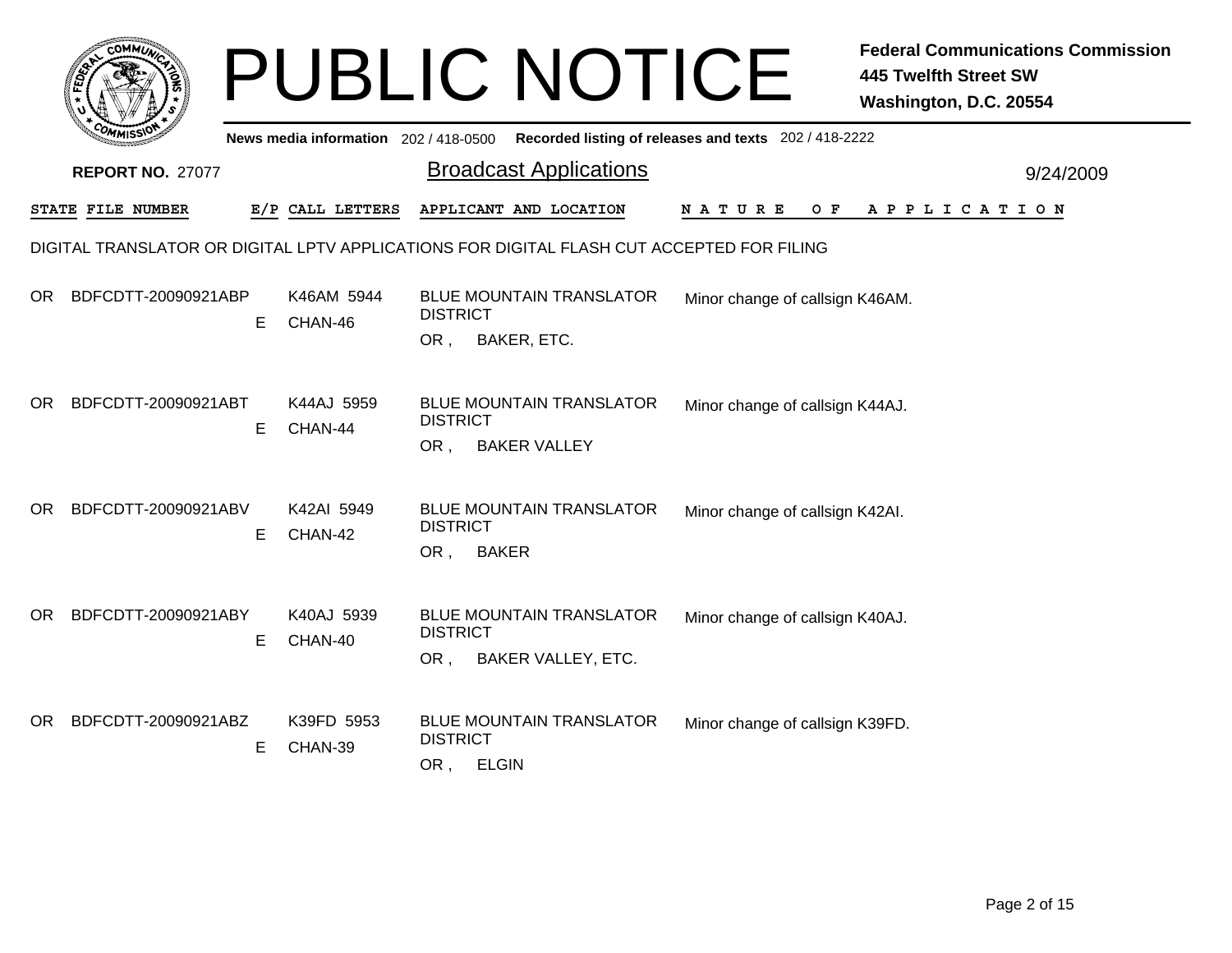|     | сомми                                                                                     |    |                                     | <b>PUBLIC NOTICE</b>                                                      | <b>Federal Communications Commission</b><br><b>445 Twelfth Street SW</b><br>Washington, D.C. 20554 |  |  |  |  |  |
|-----|-------------------------------------------------------------------------------------------|----|-------------------------------------|---------------------------------------------------------------------------|----------------------------------------------------------------------------------------------------|--|--|--|--|--|
|     |                                                                                           |    | News media information 202/418-0500 | Recorded listing of releases and texts 202 / 418-2222                     |                                                                                                    |  |  |  |  |  |
|     | <b>REPORT NO. 27077</b>                                                                   |    |                                     | <b>Broadcast Applications</b>                                             | 9/24/2009                                                                                          |  |  |  |  |  |
|     | STATE FILE NUMBER                                                                         |    | E/P CALL LETTERS                    | APPLICANT AND LOCATION                                                    | N A T U R E<br>O F<br>A P P L I C A T I O N                                                        |  |  |  |  |  |
|     | DIGITAL TRANSLATOR OR DIGITAL LPTV APPLICATIONS FOR DIGITAL FLASH CUT ACCEPTED FOR FILING |    |                                     |                                                                           |                                                                                                    |  |  |  |  |  |
| OR. | BDFCDTT-20090921ACC                                                                       | E. | K35GA 5958<br>CHAN-35               | <b>BLUE MOUNTAIN TRANSLATOR</b><br><b>DISTRICT</b><br>OR, LA GRANDE       | Minor change of callsign K35GA.                                                                    |  |  |  |  |  |
| OR. | BDFCDTT-20090921ACD                                                                       | E  | K33FS 5963<br>CHAN-33               | <b>BLUE MOUNTAIN TRANSLATOR</b><br><b>DISTRICT</b><br>OR,<br><b>ELGIN</b> | Minor change of callsign K33FS.                                                                    |  |  |  |  |  |
| OR. | BDFCDTT-20090921ACF                                                                       | E  | K31GN 125578<br>CHAN-31             | <b>BLUE MOUNTAIN TRANSLATOR</b><br><b>DISTRICT</b><br>OR, LA GRANDE       | Minor change of callsign K31GN.                                                                    |  |  |  |  |  |
| OR. | BDFCDTT-20090921ACH                                                                       | Е  | K29EL 5952<br>CHAN-29               | <b>BLUE MOUNTAIN TRANSLATOR</b><br><b>DISTRICT</b><br>OR, LA GRANDE       | Minor change of callsign K29EL.                                                                    |  |  |  |  |  |
| OR. | BDFCDTT-20090921ACI                                                                       | Е  | K26FV 5933<br>CHAN-26               | <b>BLUE MOUNTAIN TRANSLATOR</b><br><b>DISTRICT</b><br>OR, ELGIN           | Minor change of callsign K26FV.                                                                    |  |  |  |  |  |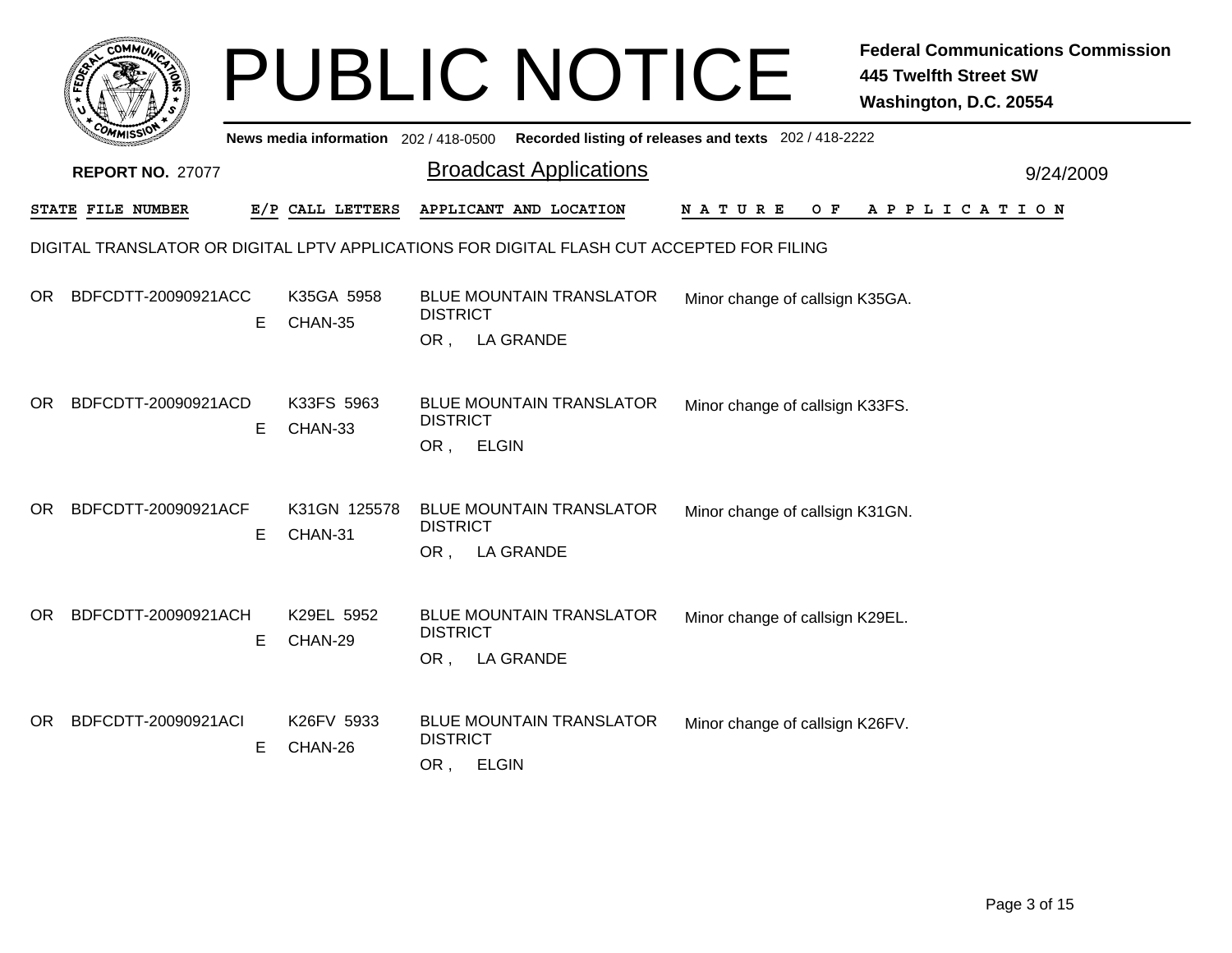|                                                                                          |                                                                  |    |                                     |             | <b>PUBLIC NOTICE</b>                                                       |                                                       | <b>Federal Communications Commission</b><br><b>445 Twelfth Street SW</b><br>Washington, D.C. 20554 |  |  |  |
|------------------------------------------------------------------------------------------|------------------------------------------------------------------|----|-------------------------------------|-------------|----------------------------------------------------------------------------|-------------------------------------------------------|----------------------------------------------------------------------------------------------------|--|--|--|
|                                                                                          |                                                                  |    | News media information 202/418-0500 |             |                                                                            | Recorded listing of releases and texts 202 / 418-2222 |                                                                                                    |  |  |  |
|                                                                                          | <b>REPORT NO. 27077</b>                                          |    |                                     |             | <b>Broadcast Applications</b>                                              |                                                       | 9/24/2009                                                                                          |  |  |  |
|                                                                                          | STATE FILE NUMBER                                                |    | E/P CALL LETTERS                    |             | APPLICANT AND LOCATION                                                     | N A T U R E<br>O F                                    | A P P L I C A T I O N                                                                              |  |  |  |
| DIGITAL TRANSLATOR OR DIGITAL LPTV APPLICATIONS FOR LICENSE TO COVER ACCEPTED FOR FILING |                                                                  |    |                                     |             |                                                                            |                                                       |                                                                                                    |  |  |  |
| OR.                                                                                      | BLDTT-20090921ACJ                                                | E. | CHAN-46                             | INC.<br>OR, | K46KG-D 30810 RURAL OREGON WIRELESS TV,<br><b>MADRAS &amp; CULVER</b>      | callsign K46KG-D.                                     | License to cover construction permit no: BPDTT-20090615AFC,                                        |  |  |  |
| OR.                                                                                      | BLDTT-20090921ACY                                                | E. | K62BE 8236<br>CHAN-36               | OR,         | <b>CALIFORNIA OREGON</b><br><b>BROADCASTING INC.</b><br>MIDLAND, ETC.      | callsign K62BE.                                       | License to cover construction permit no: BDFCDTT-20090629AAU,                                      |  |  |  |
|                                                                                          | DIGITAL TV APPLICATIONS FOR LICENSE TO COVER ACCEPTED FOR FILING |    |                                     |             |                                                                            |                                                       |                                                                                                    |  |  |  |
| IN                                                                                       | BLCDT-20090921ACE                                                | E. | <b>WXIN 146</b><br>CHAN-45          | $IN$ ,      | TRIBUNE TELEVISION COMPANY,<br>DEBTOR-IN-POSSESSION<br><b>INDIANAPOLIS</b> | callsign WXIN.                                        | License to cover construction permit no: BPCDT-20090512ABS,                                        |  |  |  |
|                                                                                          | FM STATION APPLICATIONS FOR LICENSE TO COVER ACCEPTED FOR FILING |    |                                     |             |                                                                            |                                                       |                                                                                                    |  |  |  |
| ΙA                                                                                       | BLED-20090921AAX                                                 | E. | KALA 62090<br>88.5 MHZ              | IA.         | ST. AMBROSE COLLEGE<br><b>DAVENPORT</b>                                    | License to cover.                                     |                                                                                                    |  |  |  |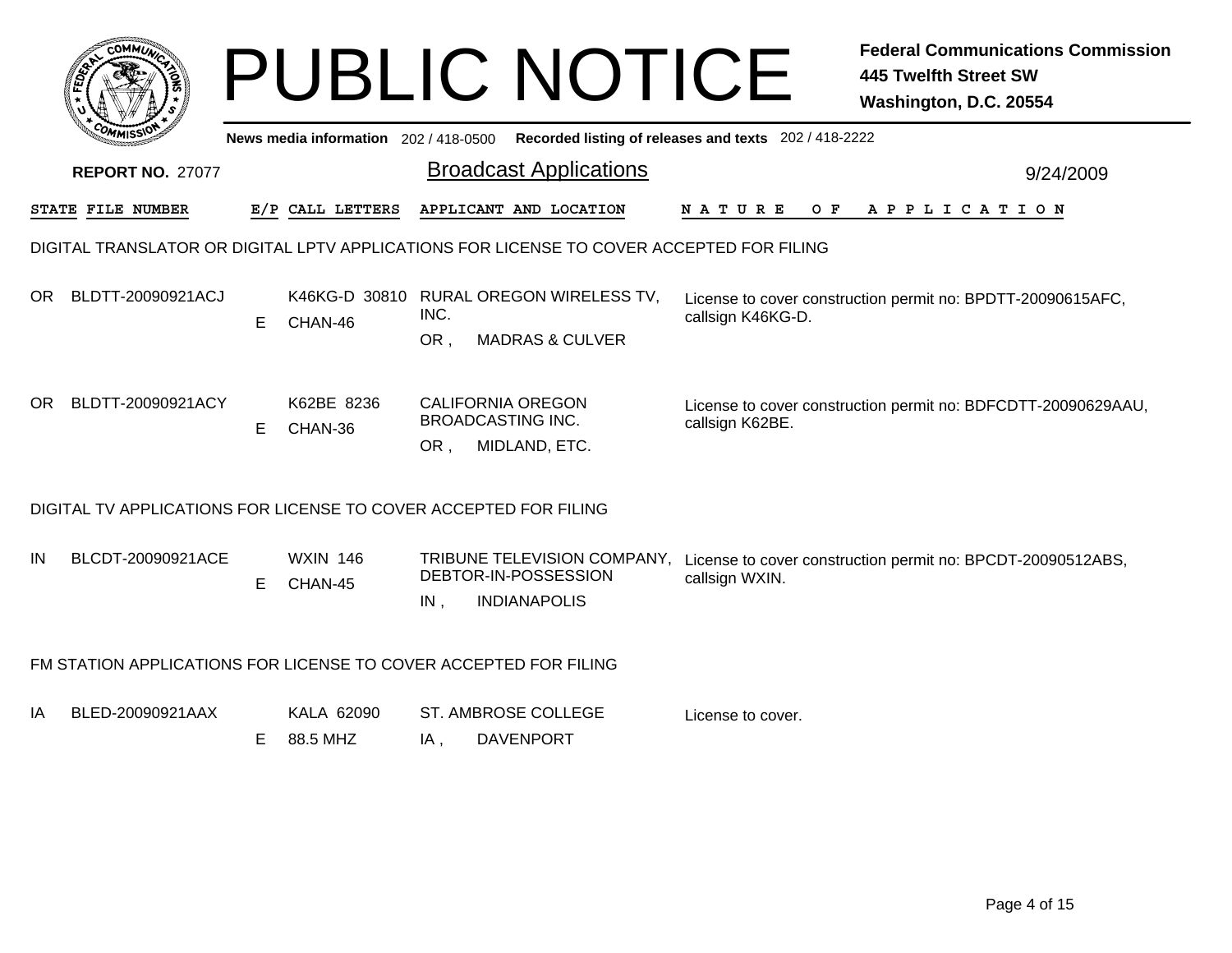|      |                                                                     |    |                                             |                             | <b>PUBLIC NOTICE</b>                                          |                                                                                         | <b>Federal Communications Commission</b><br><b>445 Twelfth Street SW</b><br>Washington, D.C. 20554 |  |  |  |  |  |
|------|---------------------------------------------------------------------|----|---------------------------------------------|-----------------------------|---------------------------------------------------------------|-----------------------------------------------------------------------------------------|----------------------------------------------------------------------------------------------------|--|--|--|--|--|
|      |                                                                     |    |                                             |                             |                                                               | News media information 202/418-0500 Recorded listing of releases and texts 202/418-2222 |                                                                                                    |  |  |  |  |  |
|      | <b>REPORT NO. 27077</b>                                             |    |                                             |                             | <b>Broadcast Applications</b>                                 |                                                                                         | 9/24/2009                                                                                          |  |  |  |  |  |
|      | STATE FILE NUMBER                                                   |    | E/P CALL LETTERS                            |                             | APPLICANT AND LOCATION                                        | N A T U R E<br>O F                                                                      | A P P L I C A T I O N                                                                              |  |  |  |  |  |
|      | FM STATION APPLICATIONS FOR LICENSE TO COVER ACCEPTED FOR FILING    |    |                                             |                             |                                                               |                                                                                         |                                                                                                    |  |  |  |  |  |
| IL   | BLH-20090921ABG                                                     |    | <b>WDRV 49552</b><br>E 97.1 MHZ             | <b>COMPANY</b><br>IL,       | <b>BONNEVILLE HOLDING</b><br><b>CHICAGO</b>                   | License to cover.                                                                       |                                                                                                    |  |  |  |  |  |
|      | FM TRANSLATOR APPLICATIONS FOR LICENSE TO COVER ACCEPTED FOR FILING |    |                                             |                             |                                                               |                                                                                         |                                                                                                    |  |  |  |  |  |
| AL   | BLFT-20090921AAT                                                    | E. | W286BT 157477 TTI, INC.<br>106.3 MHZ        | AL,                         | <b>EUTAW</b>                                                  | License to cover.                                                                       |                                                                                                    |  |  |  |  |  |
|      | CA BLFT-20090921ABD                                                 | E. | K213AR 72001<br>101.1 MHZ                   | FALLS, INC.                 | CALVARY CHAPEL OF TWIN<br>CA, LAS CRUCES, ETC.                | License to cover.                                                                       |                                                                                                    |  |  |  |  |  |
| MS . | BLFT-20090921ACA                                                    | E. | W225AK 144484 HORIZON CHRISTIAN<br>92.9 MHZ | <b>FELLOWSHIP</b><br>$MS$ , | <b>NEWTON</b>                                                 | License to cover.                                                                       |                                                                                                    |  |  |  |  |  |
|      | PA BLFT-20090921ACM                                                 | E. | 104.3 MHZ                                   | $PA$ .                      | W282BF 158194 BOLD GOLD MEDIA GROUP, L.P.<br><b>HONESDALE</b> | License to cover.                                                                       |                                                                                                    |  |  |  |  |  |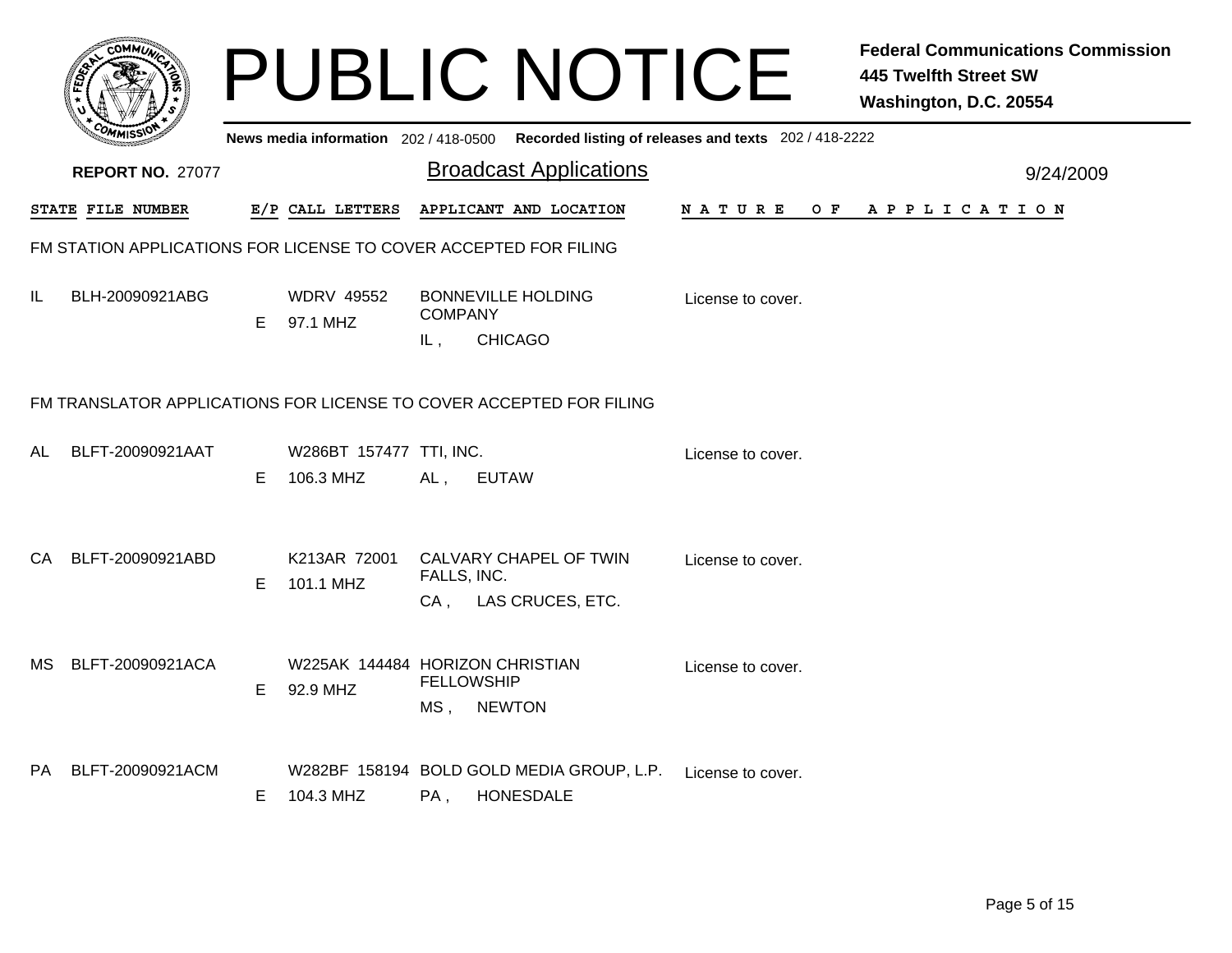|     |                          |    | News media information 202/418-0500           |     | <b>PUBLIC NOTICE</b>                                                | Recorded listing of releases and texts 202 / 418-2222 | <b>Federal Communications Commission</b><br><b>445 Twelfth Street SW</b><br>Washington, D.C. 20554 |
|-----|--------------------------|----|-----------------------------------------------|-----|---------------------------------------------------------------------|-------------------------------------------------------|----------------------------------------------------------------------------------------------------|
|     | <b>REPORT NO. 27077</b>  |    |                                               |     | <b>Broadcast Applications</b>                                       |                                                       | 9/24/2009                                                                                          |
|     | <b>STATE FILE NUMBER</b> |    | E/P CALL LETTERS                              |     | APPLICANT AND LOCATION                                              |                                                       | NATURE OF APPLICATION                                                                              |
|     |                          |    |                                               |     | FM TRANSLATOR APPLICATIONS FOR LICENSE TO COVER ACCEPTED FOR FILING |                                                       |                                                                                                    |
| KS. | BLFT-20090921ACR         | E. | K275BD 149164 ZIMMER RADIO, INC.<br>102.9 MHZ | KS, | <b>PITTSBURG</b>                                                    | License to cover.                                     |                                                                                                    |
| WI  | BLFT-20090921ADG         | E. | 96.5 MHZ                                      | Wl, | W296BE 155954 RESULTS BROADCASTING, INC.<br><b>CLINTONVILLE</b>     | License to cover.                                     |                                                                                                    |
| PA  | BLFT-20090921ADU         | E. | 94.7 MHZ                                      | PA, | W234AX 157407 FAMILY LIFE MINISTRIES, INC.<br><b>NORTHAMPTON</b>    | License to cover.                                     |                                                                                                    |
|     |                          |    |                                               |     |                                                                     |                                                       |                                                                                                    |

GA BLTTL-20090921AAK WAGC-LP 23957 C. T. S. BROADCASTINGGA , ATHENS E CHAN-50 License to cover construction permit no: BMPTTL-20080623AAJ, callsign WAGC-LP.

TV TRANSLATOR OR LPTV STATION APPLICATIONS FOR LICENSE TO COVER ACCEPTED FOR FILING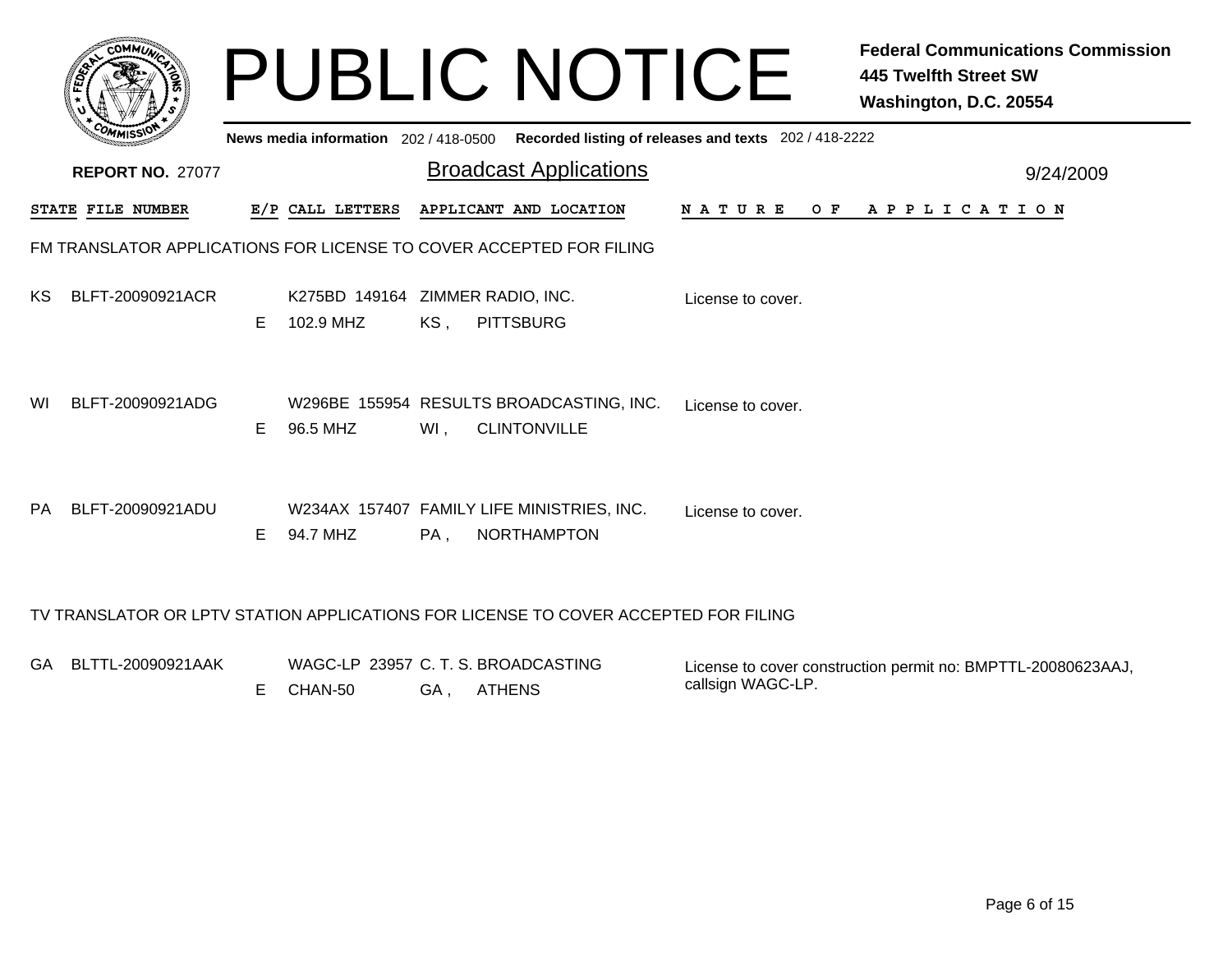|     |                                                                               |    |                                           |     | <b>PUBLIC NOTICE</b>                                                          |                                                       | <b>Federal Communications Commission</b><br><b>445 Twelfth Street SW</b><br>Washington, D.C. 20554 |  |  |  |  |
|-----|-------------------------------------------------------------------------------|----|-------------------------------------------|-----|-------------------------------------------------------------------------------|-------------------------------------------------------|----------------------------------------------------------------------------------------------------|--|--|--|--|
|     |                                                                               |    | News media information 202 / 418-0500     |     |                                                                               | Recorded listing of releases and texts 202 / 418-2222 |                                                                                                    |  |  |  |  |
|     | <b>REPORT NO. 27077</b>                                                       |    |                                           |     | <b>Broadcast Applications</b>                                                 |                                                       | 9/24/2009                                                                                          |  |  |  |  |
|     | STATE FILE NUMBER                                                             |    | E/P CALL LETTERS                          |     | APPLICANT AND LOCATION                                                        | N A T U R E<br>O F                                    | A P P L I C A T I O N                                                                              |  |  |  |  |
|     | AM STATION APPLICATIONS FOR MINOR AMENDMENT TO A CONSTRUCTION PERMIT RECEIVED |    |                                           |     |                                                                               |                                                       |                                                                                                    |  |  |  |  |
| TX. | BP-20090204ABW                                                                | E. | <b>KAML 17322</b><br>990 KHZ              | TX. | SIGA BROADCASTING CORP.<br><b>KENEDY-KARNES CITY</b>                          | Engineering Amendment filed 09/21/2009                |                                                                                                    |  |  |  |  |
|     |                                                                               |    |                                           |     | FM STATION APPLICATIONS FOR MINOR AMENDMENT TO A CONSTRUCTION PERMIT RECEIVED |                                                       |                                                                                                    |  |  |  |  |
| CA. | BPH-20061023AFU                                                               | E. | KKLA-FM 48453 NEW INSPIRATION<br>99.5 MHZ | CA, | BROADCASTING CO., INC.<br><b>LOS ANGELES</b>                                  | Engineering Amendment filed 09/21/2009                |                                                                                                    |  |  |  |  |
| KY  | BPED-20080429ABU                                                              | E. | <b>WLAI 52309</b><br>107.1 MHZ            | KY, | <b>EDUCATIONAL MEDIA</b><br><b>FOUNDATION</b><br><b>DANVILLE</b>              | Engineering Amendment filed 09/21/2009                |                                                                                                    |  |  |  |  |
| AL  | BMPH-20081216BKY                                                              | E. | <b>WGZZ 15283</b><br>94.3 MHZ             | AL, | AUBURN NETWORK, INC.<br>WAVERLY                                               | Engineering Amendment filed 09/21/2009                |                                                                                                    |  |  |  |  |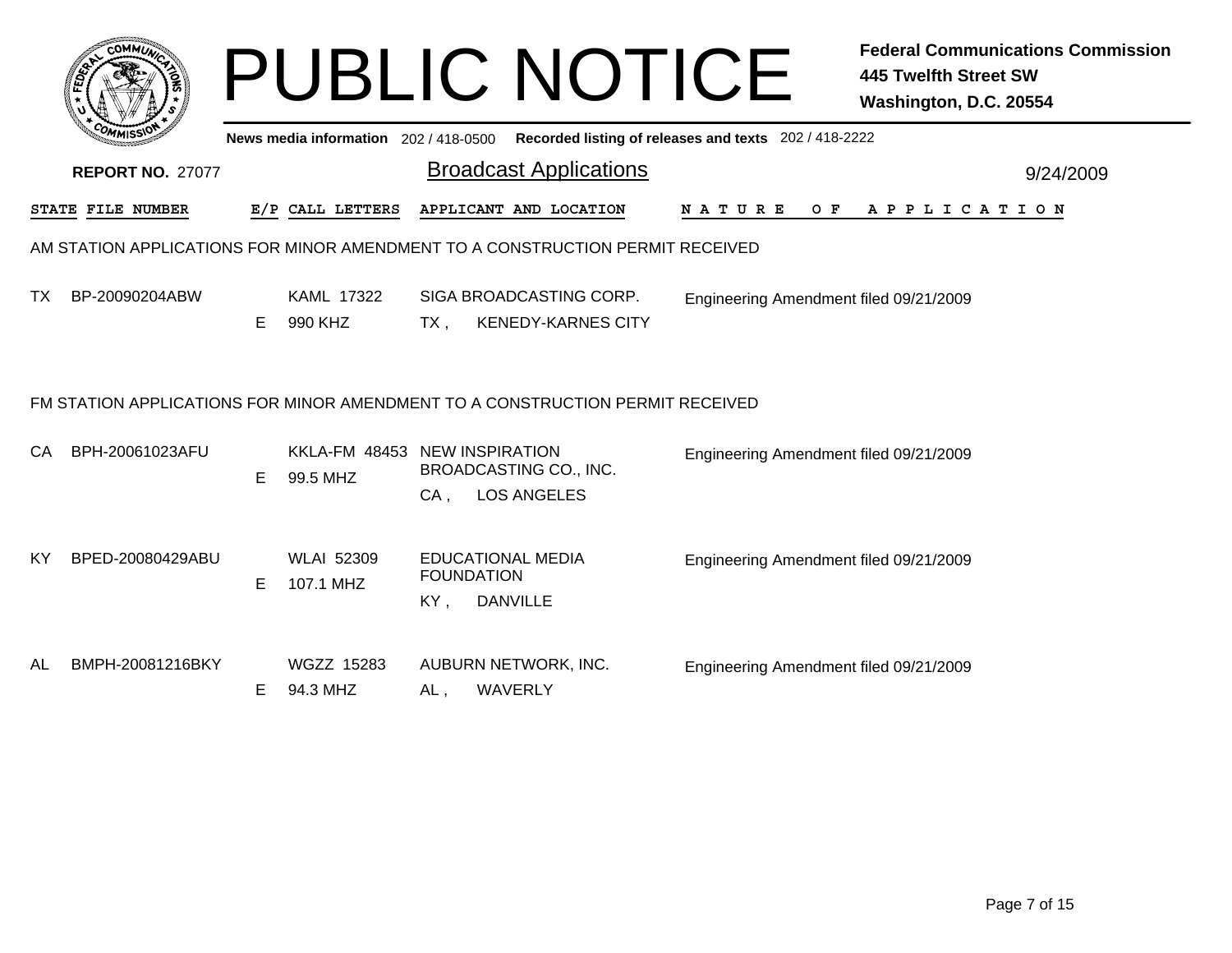|     | c <sub>OMM</sub>                                                                       |    |                                       |                       | <b>PUBLIC NOTICE</b>                                                            |                                                       | <b>Federal Communications Commission</b><br><b>445 Twelfth Street SW</b><br>Washington, D.C. 20554 |  |  |  |  |
|-----|----------------------------------------------------------------------------------------|----|---------------------------------------|-----------------------|---------------------------------------------------------------------------------|-------------------------------------------------------|----------------------------------------------------------------------------------------------------|--|--|--|--|
|     |                                                                                        |    | News media information 202 / 418-0500 |                       |                                                                                 | Recorded listing of releases and texts 202 / 418-2222 |                                                                                                    |  |  |  |  |
|     | <b>REPORT NO. 27077</b>                                                                |    |                                       |                       | <b>Broadcast Applications</b>                                                   |                                                       | 9/24/2009                                                                                          |  |  |  |  |
|     | STATE FILE NUMBER                                                                      |    | E/P CALL LETTERS                      |                       | APPLICANT AND LOCATION                                                          | NATURE<br>$O$ $\bf{F}$                                | APPLICATION                                                                                        |  |  |  |  |
|     | DIGITAL TV APPLICATIONS FOR MINOR CHANGE TO A LICENSED FACILITY ACCEPTED FOR FILING    |    |                                       |                       |                                                                                 |                                                       |                                                                                                    |  |  |  |  |
| ME. | BPCDT-20090921ABR                                                                      | Е  | WAGM-TV<br>48305<br>CHAN-8            | NEPSK, INC.<br>$ME$ , | PRESQUE ISLE                                                                    |                                                       | Minor change in licensed facilities, callsign WAGM-TV.                                             |  |  |  |  |
|     | FM STATION APPLICATIONS FOR MINOR CHANGE TO A LICENSED FACILITY ACCEPTED FOR FILING    |    |                                       |                       |                                                                                 |                                                       |                                                                                                    |  |  |  |  |
| AL  | BPED-20090921ACS                                                                       | E. | <b>WLRH 719</b><br>89.3 MHZ           | $AL$ ,                | <b>ALABAMA EDUCATIONAL</b><br><b>TELEVISION COMMISSION</b><br><b>HUNTSVILLE</b> | Minor change in licensed facilities.                  |                                                                                                    |  |  |  |  |
|     | FM TRANSLATOR APPLICATIONS FOR MINOR CHANGE TO A LICENSED FACILITY ACCEPTED FOR FILING |    |                                       |                       |                                                                                 |                                                       |                                                                                                    |  |  |  |  |
| NY. | BPFT-20090921ABJ                                                                       | E  | 106.5 MHZ                             | <b>YORK</b><br>NY,    | W293BE 138951 STATE UNIVERSITY OF NEW<br><b>NORWICH</b>                         |                                                       | Minor change in licensed facilities, callsign W293BE.                                              |  |  |  |  |
| NY. | BPFT-20090921ACB                                                                       | Е  | W210BL 92871<br>89.9 MHZ              | NY,                   | FAMILY LIFE MINISTRIES, INC.<br><b>NORWICH</b>                                  |                                                       | Minor change in licensed facilities, callsign W210BL.                                              |  |  |  |  |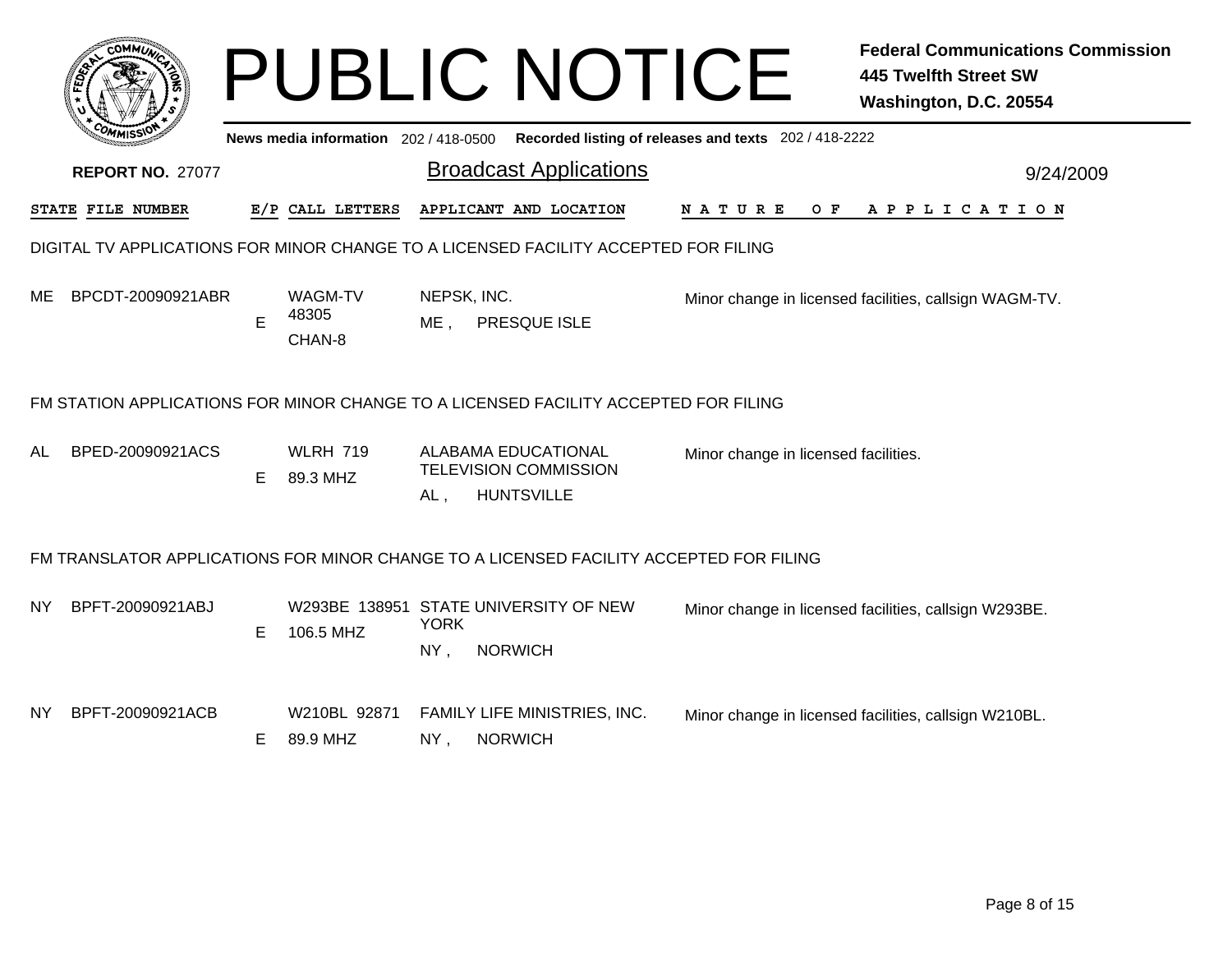| c.OMM                                                                                  |                                                                                                     |                                     | <b>PUBLIC NOTICE</b>                                                                                                                                    | <b>Federal Communications Commission</b><br><b>445 Twelfth Street SW</b><br>Washington, D.C. 20554 |  |  |  |  |  |
|----------------------------------------------------------------------------------------|-----------------------------------------------------------------------------------------------------|-------------------------------------|---------------------------------------------------------------------------------------------------------------------------------------------------------|----------------------------------------------------------------------------------------------------|--|--|--|--|--|
|                                                                                        |                                                                                                     | News media information 202/418-0500 | Recorded listing of releases and texts 202 / 418-2222                                                                                                   |                                                                                                    |  |  |  |  |  |
| <b>REPORT NO. 27077</b>                                                                |                                                                                                     |                                     | <b>Broadcast Applications</b>                                                                                                                           | 9/24/2009                                                                                          |  |  |  |  |  |
| STATE FILE NUMBER                                                                      |                                                                                                     | E/P CALL LETTERS                    | APPLICANT AND LOCATION<br><b>NATURE</b><br>O F                                                                                                          | A P P L I C A T I O N                                                                              |  |  |  |  |  |
| FM TRANSLATOR APPLICATIONS FOR MINOR CHANGE TO A LICENSED FACILITY ACCEPTED FOR FILING |                                                                                                     |                                     |                                                                                                                                                         |                                                                                                    |  |  |  |  |  |
| BPFT-20090921ACZ<br>AL                                                                 | E.                                                                                                  | 95.7 MHZ                            | W242BW 150072 RADIO ASSIST MINISTRY, INC.<br>Minor change in licensed facilities, callsign W242BW.<br><b>EUFAULA</b><br>AL,                             |                                                                                                    |  |  |  |  |  |
| BPFT-20090921ADC<br><b>SC</b>                                                          | Е                                                                                                   | 95.3 MHZ                            | W290BP 147999 EDGEWATER BROADCASTING,<br>Minor change in licensed facilities, callsign W290BP.<br>INC.<br><b>MARION</b><br>SC,                          |                                                                                                    |  |  |  |  |  |
| BPFT-20090921ADM<br>WY.                                                                | E                                                                                                   | K276DV 71836<br>103.3 MHZ           | <b>WESTERN INSPIRATIONAL</b><br>Minor change in licensed facilities, callsign K276DV.<br>BROADCASTERS, INC.<br>WY, EDEN                                 |                                                                                                    |  |  |  |  |  |
|                                                                                        | DIGITAL CLASS A TV APPLICATIONS FOR MINOR MODIFICATION TO A CONSTRUCTION PERMIT ACCEPTED FOR FILING |                                     |                                                                                                                                                         |                                                                                                    |  |  |  |  |  |
| BMPDVA-20090921ABK<br>OH.                                                              | E                                                                                                   | CHAN-8                              | WGCT-CA 66172 CENTRAL OHIO ASSOCIATION<br>Modification of construction permit file number<br>OF CHRISTIAN BROADCASTERS.<br>BDFCDVA-20080804AAY.<br>INC. |                                                                                                    |  |  |  |  |  |

OH , COLUMBUS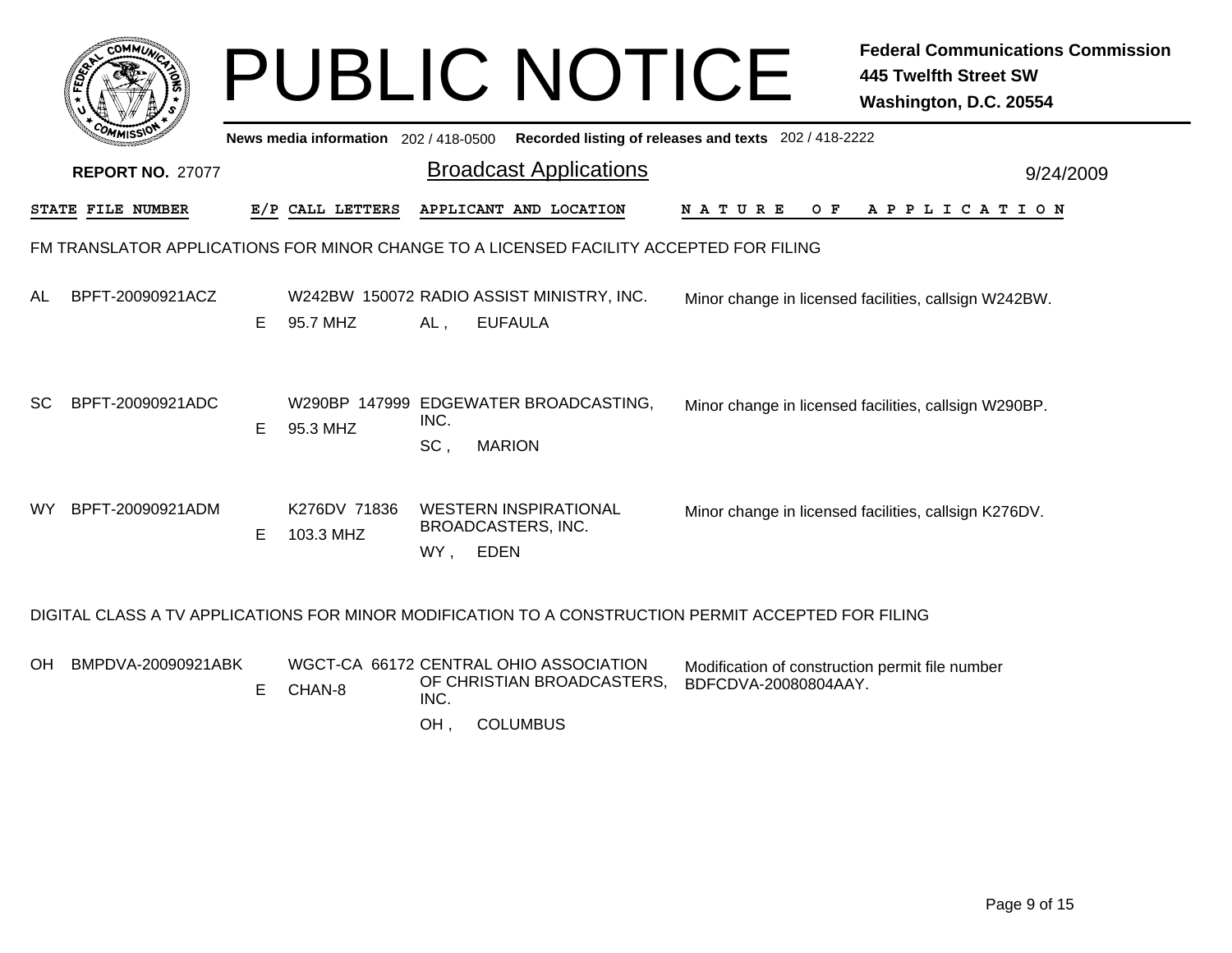| <b>COMMU</b>                                                                                                                  |    |                                          |                             | <b>PUBLIC NOTICE</b>                                              |                                                                         | <b>Federal Communications Commission</b><br><b>445 Twelfth Street SW</b><br>Washington, D.C. 20554 |  |  |  |  |
|-------------------------------------------------------------------------------------------------------------------------------|----|------------------------------------------|-----------------------------|-------------------------------------------------------------------|-------------------------------------------------------------------------|----------------------------------------------------------------------------------------------------|--|--|--|--|
| Recorded listing of releases and texts 202 / 418-2222<br>News media information 202 / 418-0500                                |    |                                          |                             |                                                                   |                                                                         |                                                                                                    |  |  |  |  |
| <b>REPORT NO. 27077</b>                                                                                                       |    |                                          |                             | <b>Broadcast Applications</b>                                     |                                                                         | 9/24/2009                                                                                          |  |  |  |  |
| STATE FILE NUMBER                                                                                                             |    | E/P CALL LETTERS                         |                             | APPLICANT AND LOCATION                                            | N A T U R E<br>O F                                                      | A P P L I C A T I O N                                                                              |  |  |  |  |
| DIGITAL TRANSLATOR OR DIGITAL LPTV APPLICATIONS FOR MINOR MODIFICATION TO A CONSTRUCTION PERMIT ACCEPTED FOR<br><b>FILING</b> |    |                                          |                             |                                                                   |                                                                         |                                                                                                    |  |  |  |  |
| BMPDVL-20090921ACG<br>CA -                                                                                                    | E  | K <sub>14</sub> MW-D<br>168824<br>CHAN-3 | $CA$ ,                      | ONE MINISTRIES, INC.<br><b>PETALUMA</b>                           | Modification of construction permit file number<br>BDISDVL-20090107AKG. |                                                                                                    |  |  |  |  |
| BMPDVL-20090921ADB<br>PA.                                                                                                     | E  | WBPA-LD<br>167294<br>CHAN-6              | <b>GROUP, LLC</b><br>$PA$ , | <b>VENTURE TECHNOLOGIES</b><br><b>PITTSBURGH</b>                  | Modification of construction permit file number<br>BDCCDVL-20061030ARY. |                                                                                                    |  |  |  |  |
| FM STATION APPLICATIONS FOR MINOR MODIFICATION TO A CONSTRUCTION PERMIT ACCEPTED FOR FILING                                   |    |                                          |                             |                                                                   |                                                                         |                                                                                                    |  |  |  |  |
| BMPED-20090921ABE<br>IN                                                                                                       | E. | WHMO 172366<br>91.1 MHZ                  | IN,                         | <b>GOOD SAMARITAN</b><br>EDUCATIONAL RADIO, INC<br><b>MADISON</b> | Mod of CP to chg                                                        |                                                                                                    |  |  |  |  |
| FM TRANSLATOR APPLICATIONS FOR MINOR MODIFICATION TO A CONSTRUCTION PERMIT ACCEPTED FOR FILING                                |    |                                          |                             |                                                                   |                                                                         |                                                                                                    |  |  |  |  |
| BMPFT-20090921ABL<br>VA.                                                                                                      | Е  | 91.7 MHZ                                 | VA,                         | W218CK 148748 LIBERTY UNIVERSITY, INC.<br><b>WARRENTON</b>        | Mod of CP                                                               |                                                                                                    |  |  |  |  |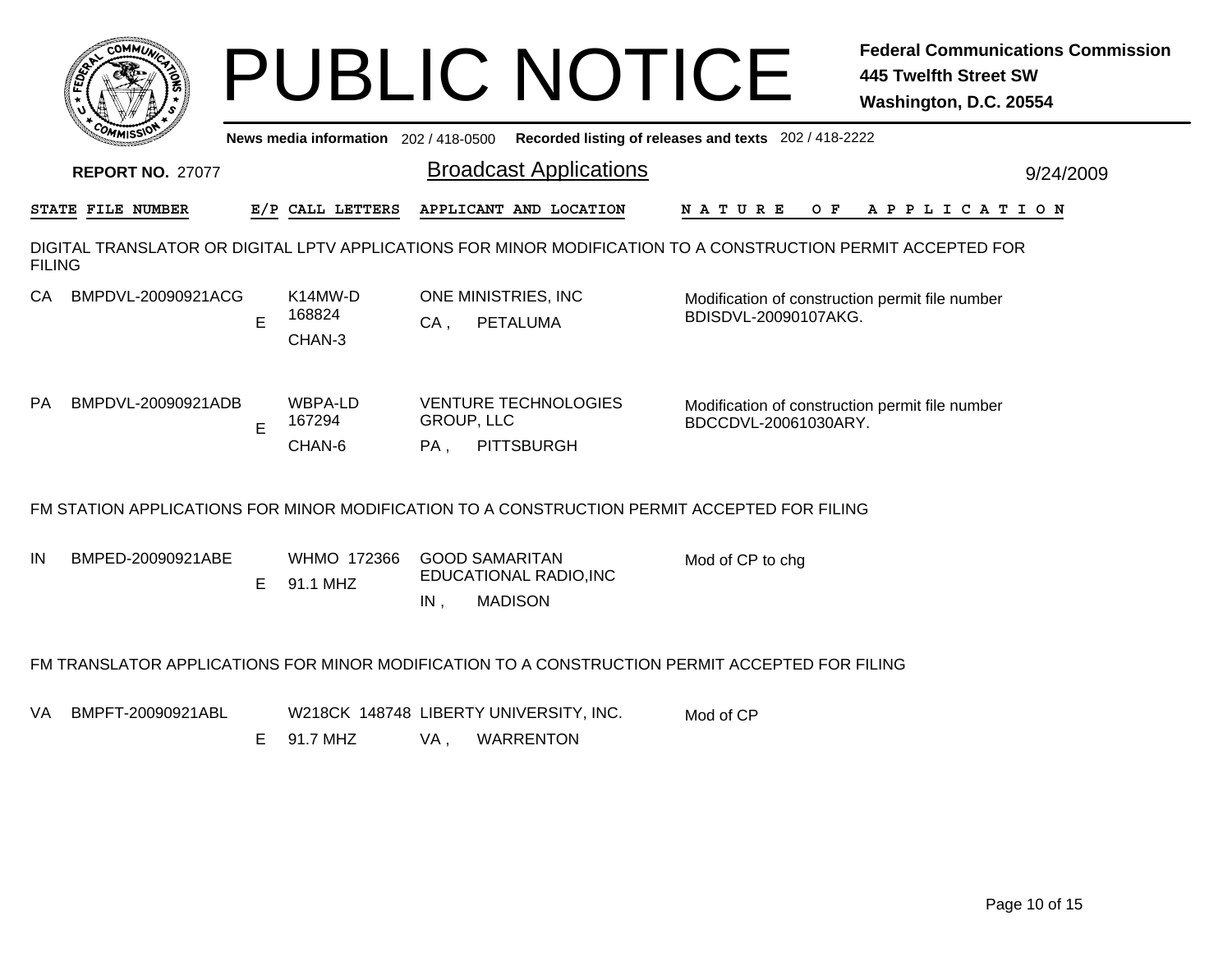|           | <b>COMMI</b>                                                            |    |                                     |                                                                  | <b>PUBLIC NOTICE</b>                          |                                                                                                                | <b>Federal Communications Commission</b><br><b>445 Twelfth Street SW</b><br>Washington, D.C. 20554 |
|-----------|-------------------------------------------------------------------------|----|-------------------------------------|------------------------------------------------------------------|-----------------------------------------------|----------------------------------------------------------------------------------------------------------------|----------------------------------------------------------------------------------------------------|
|           |                                                                         |    | News media information 202/418-0500 |                                                                  |                                               | Recorded listing of releases and texts 202 / 418-2222                                                          |                                                                                                    |
|           | <b>REPORT NO. 27077</b>                                                 |    |                                     |                                                                  | <b>Broadcast Applications</b>                 |                                                                                                                | 9/24/2009                                                                                          |
|           | STATE FILE NUMBER                                                       |    | E/P CALL LETTERS                    |                                                                  | APPLICANT AND LOCATION                        | N A T U R E                                                                                                    | OF APPLICATION                                                                                     |
|           |                                                                         |    |                                     |                                                                  |                                               | FM TRANSLATOR APPLICATIONS FOR MINOR MODIFICATION TO A CONSTRUCTION PERMIT ACCEPTED FOR FILING                 |                                                                                                    |
| LA        | BMPFT-20090921ACN                                                       | E. | 103.7 MHZ                           | K279AL 150752 CALVARY CHAPEL OF TWIN<br>Mod of CP<br>FALLS, INC. |                                               |                                                                                                                |                                                                                                    |
|           |                                                                         |    |                                     | LA .                                                             | <b>MILLERVILLE</b>                            |                                                                                                                |                                                                                                    |
| LA        | BMPFT-20090921ACP                                                       | E. | K275AL 150758<br>102.9 MHZ          | FALLS, INC.                                                      | CALVARY CHAPEL OF TWIN                        | Mod of CP                                                                                                      |                                                                                                    |
|           |                                                                         |    |                                     | LA,                                                              | <b>BATON ROUGE</b>                            |                                                                                                                |                                                                                                    |
|           |                                                                         |    |                                     |                                                                  |                                               | TV TRANSLATOR OR LPTV STATION APPLICATIONS FOR MINOR MODIFICATION TO A CONSTRUCTION PERMIT ACCEPTED FOR FILING |                                                                                                    |
| <b>NM</b> | BMPTT-20090921ADT                                                       |    | K08FR 48577                         | LIN OF COLORADO, LLC                                             |                                               | Modification of construction permit file number<br>BDISTT-20060331BFE.                                         |                                                                                                    |
|           |                                                                         | E. | CHAN-22                             | NM ,                                                             | <b>AZTEC</b>                                  |                                                                                                                |                                                                                                    |
|           | FM STATION APPLICATIONS FOR MODIFICATION OF LICENSE ACCEPTED FOR FILING |    |                                     |                                                                  |                                               |                                                                                                                |                                                                                                    |
| OR        | BMLED-20090921ACL                                                       | Е  | <b>KLOY 93999</b><br>88.7 MHZ       |                                                                  | <b>EDUCATIONAL MEDIA</b><br><b>FOUNDATION</b> | License to modify.                                                                                             |                                                                                                    |
|           |                                                                         |    |                                     |                                                                  | OR, ASTORIA                                   |                                                                                                                |                                                                                                    |
|           |                                                                         |    |                                     |                                                                  |                                               |                                                                                                                |                                                                                                    |
|           |                                                                         |    |                                     |                                                                  |                                               |                                                                                                                |                                                                                                    |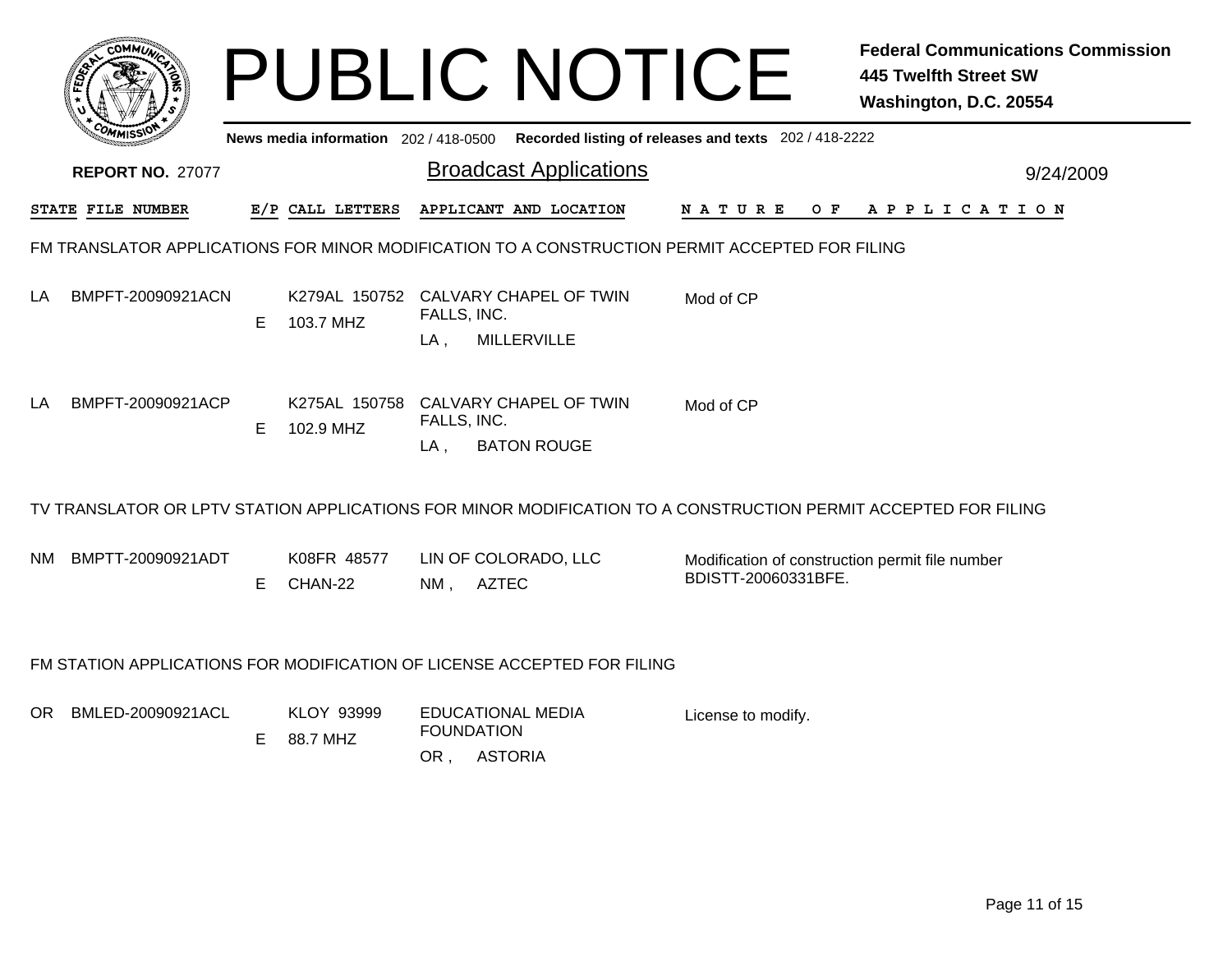|           |                         |    |                                     |        | <b>PUBLIC NOTICE</b>                                                                                 |                                                       | <b>Federal Communications Commission</b><br><b>445 Twelfth Street SW</b><br>Washington, D.C. 20554 |
|-----------|-------------------------|----|-------------------------------------|--------|------------------------------------------------------------------------------------------------------|-------------------------------------------------------|----------------------------------------------------------------------------------------------------|
|           |                         |    | News media information 202/418-0500 |        |                                                                                                      | Recorded listing of releases and texts 202 / 418-2222 |                                                                                                    |
|           | <b>REPORT NO. 27077</b> |    |                                     |        | <b>Broadcast Applications</b>                                                                        |                                                       | 9/24/2009                                                                                          |
|           | STATE FILE NUMBER       |    | E/P CALL LETTERS                    |        | APPLICANT AND LOCATION                                                                               | N A T U R E<br>O F                                    | A P P L I C A T I O N                                                                              |
|           |                         |    |                                     |        | DIGITAL TRANSLATOR OR DIGITAL LPTV APPLICATIONS FOR ORIGINAL CONSTRUCTION PERMIT ACCEPTED FOR FILING |                                                       |                                                                                                    |
| <b>NH</b> | BNPDTL-20090825AHR      | E  | NEW 182343<br>CHAN-22               | NH.    | DTV AMERICA 1, LLC<br>CONCORD                                                                        | on channel 22                                         | Construction permit for a new station for CONCORD, NH                                              |
| NV        | BNPDTL-20090825AQD      | E. | NEW 182110<br>CHAN-31               | $NV$ , | DTV AMERICA 1, LLC<br><b>RENO</b>                                                                    | on channel 31                                         | Construction permit for a new station for RENO, NV                                                 |
| GA        | BNPDTL-20090825ARP      | Е  | NEW 182094<br>CHAN-36               | GA,    | DTV AMERICA 1, LLC<br><b>LA GRANGE</b>                                                               | on channel 36                                         | Construction permit for a new station for LA GRANGE, GA                                            |
| <b>SD</b> | BNPDTL-20090825AUN      | E. | NEW 182525<br>CHAN-27               | $SD$ , | <b>CASEY C. PETERSON</b><br><b>RAPID CITY</b>                                                        | on channel 27                                         | Construction permit for a new station for RAPID CITY, SD                                           |
| МA        | BNPDTL-20090825AYT      | E. | NEW 181956<br>CHAN-36               | MA,    | DTV AMERICA 1, LLC<br>NANTUCKET ISLAND                                                               | on channel 36                                         | Construction permit for a new station for NANTUCKET ISLAND, MA                                     |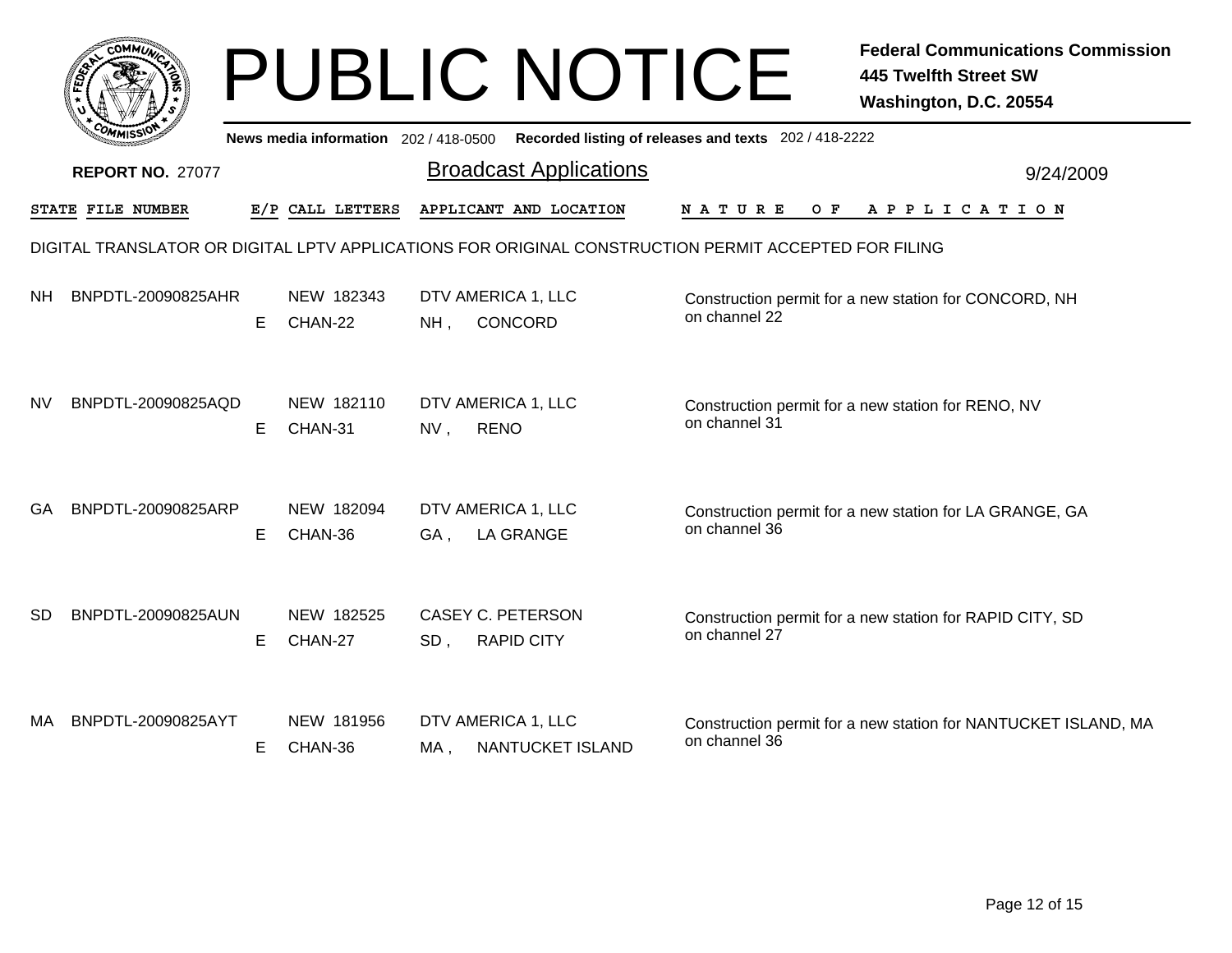|           |                                                                                                      |    |                                       |                                                                  | <b>PUBLIC NOTICE</b>          |                                                       | <b>Federal Communications Commission</b><br><b>445 Twelfth Street SW</b><br>Washington, D.C. 20554 |
|-----------|------------------------------------------------------------------------------------------------------|----|---------------------------------------|------------------------------------------------------------------|-------------------------------|-------------------------------------------------------|----------------------------------------------------------------------------------------------------|
|           |                                                                                                      |    | News media information 202 / 418-0500 |                                                                  |                               | Recorded listing of releases and texts 202 / 418-2222 |                                                                                                    |
|           | <b>REPORT NO. 27077</b>                                                                              |    |                                       |                                                                  | <b>Broadcast Applications</b> |                                                       | 9/24/2009                                                                                          |
|           | STATE FILE NUMBER                                                                                    |    | E/P CALL LETTERS                      |                                                                  | APPLICANT AND LOCATION        | <b>NATURE</b><br>O F                                  | A P P L I C A T I O N                                                                              |
|           | DIGITAL TRANSLATOR OR DIGITAL LPTV APPLICATIONS FOR ORIGINAL CONSTRUCTION PERMIT ACCEPTED FOR FILING |    |                                       |                                                                  |                               |                                                       |                                                                                                    |
| GA        | BNPDTL-20090825BBB                                                                                   | E. | NEW 181856<br>CHAN-17                 | DTV AMERICA 1, LLC<br><b>COLUMBUS</b><br>GA.                     |                               | on channel 17                                         | Construction permit for a new station for COLUMBUS, GA                                             |
| KY.       | BNPDTL-20090825BBX                                                                                   | E. | NEW 182623<br>CHAN-44                 | DTV AMERICA 1, LLC<br>KY,                                        | <b>BOWLING GREEN</b>          | on channel 44                                         | Construction permit for a new station for BOWLING GREEN, KY                                        |
| <b>MS</b> | BNPDTL-20090918ACE                                                                                   | E. | NEW 183399<br>CHAN-42                 | EICB-TV EAST, LLC<br><b>MERIDIAN</b><br>MS <sub>1</sub>          |                               | on channel 42                                         | Construction permit for a new station for MERIDIAN, MS                                             |
| <b>NE</b> | BNPDTL-20090918ACG                                                                                   | E  | NEW 183400<br>CHAN-50                 | EICB-TV EAST, LLC<br>$NE$ ,                                      | NORTH PLATTE                  | on channel 50                                         | Construction permit for a new station for NORTH PLATTE, NE                                         |
| TX        | BNPDVL-20090921AAE                                                                                   | E. | NEW 183398<br>CHAN-7                  | <b>GRANBURY</b><br>COMMUNICATIONS, INC<br><b>GRANBURY</b><br>TX, |                               | on channel 7                                          | Construction permit for a new station for GRANBURY, TX                                             |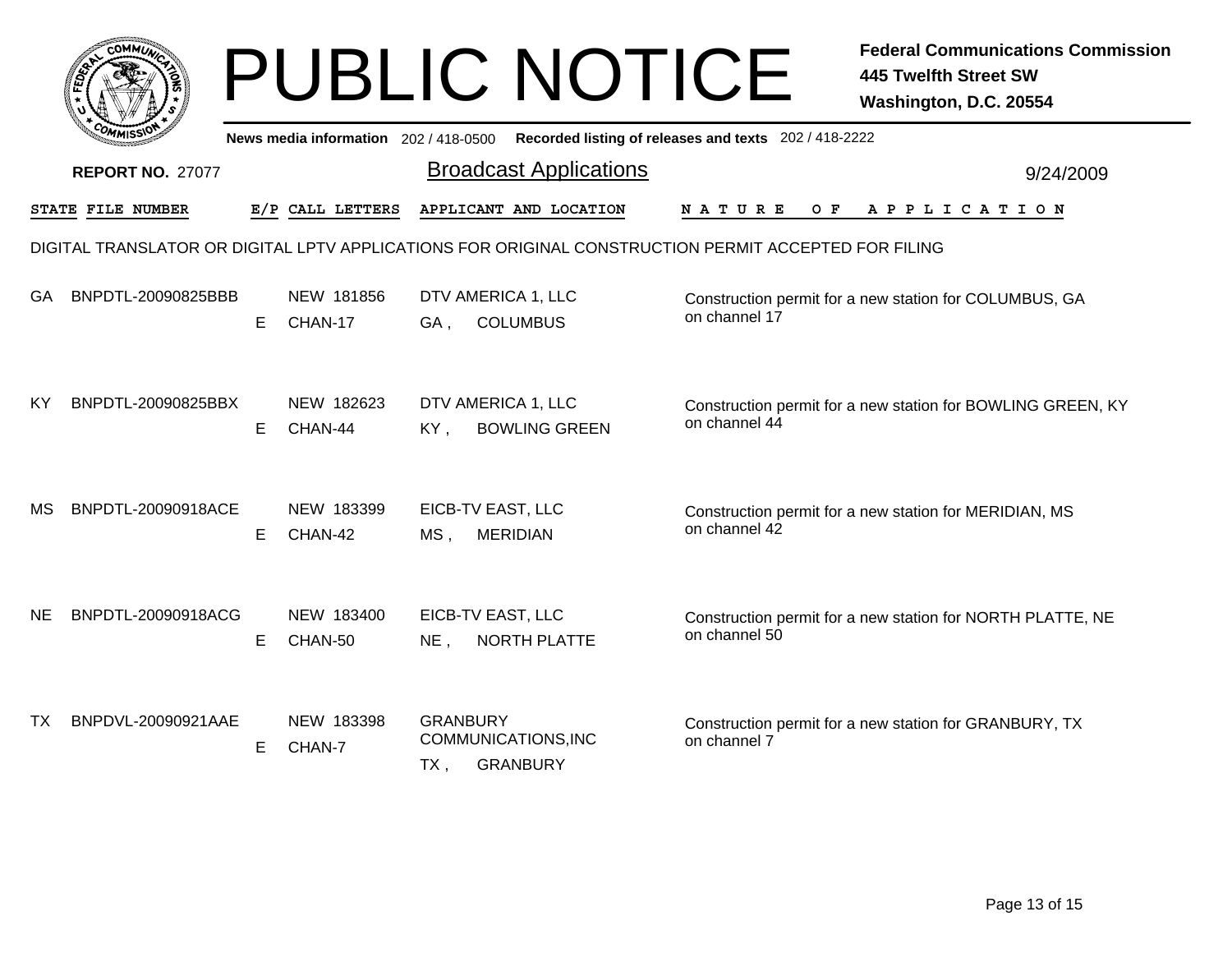|     |                         |    |                                     | <b>PUBLIC NOTICE</b>                                                                                 |                      | <b>Federal Communications Commission</b><br><b>445 Twelfth Street SW</b><br>Washington, D.C. 20554 |
|-----|-------------------------|----|-------------------------------------|------------------------------------------------------------------------------------------------------|----------------------|----------------------------------------------------------------------------------------------------|
|     |                         |    | News media information 202/418-0500 | Recorded listing of releases and texts 202 / 418-2222                                                |                      |                                                                                                    |
|     | <b>REPORT NO. 27077</b> |    |                                     | <b>Broadcast Applications</b>                                                                        |                      | 9/24/2009                                                                                          |
|     | STATE FILE NUMBER       |    | E/P CALL LETTERS                    | APPLICANT AND LOCATION                                                                               | <b>NATURE</b><br>O F | APPLICATION                                                                                        |
|     |                         |    |                                     | DIGITAL TRANSLATOR OR DIGITAL LPTV APPLICATIONS FOR ORIGINAL CONSTRUCTION PERMIT ACCEPTED FOR FILING |                      |                                                                                                    |
| ТX  | BNPDVL-20090921AAF      | E. | NEW 183402<br>CHAN-5                | <b>GRANBURY</b><br>COMMUNICATIONS, INC<br><b>GRANDBURY</b><br>$TX$ ,                                 | on channel 5         | Construction permit for a new station for GRANDBURY, TX                                            |
| ТX  | BNPDVL-20090921AAG      | E  | NEW 183404<br>CHAN-7                | <b>GRANBURY</b><br>COMMUNICATIONS, INC<br><b>GRANBURY</b><br>$TX$ ,                                  | on channel 7         | Construction permit for a new station for GRANBURY, TX                                             |
| ТX  | BNPDVL-20090921AAZ      | E. | NEW 183410<br>CHAN-12               | <b>GRANBURY</b><br>COMMUNICATIONS, INC<br><b>JACKSBORO</b><br>$TX$ ,                                 | on channel 12        | Construction permit for a new station for JACKSBORO, TX                                            |
| AK. | BNPDVL-20090921ADL      | E  | NEW 183421<br>CHAN-11               | SPIRIT OF PRAYER MINISTRIES<br>INC.<br>AK,<br><b>FAIRBANKS</b>                                       | on channel 11        | Construction permit for a new station for FAIRBANKS, AK                                            |
| AK. | BNPDVL-20090921ADN      | E  | NEW 183422<br>CHAN-2                | SPIRIT OF PRAYER MINISTRIES<br>INC.<br><b>FAIRBANKS</b><br>$AK$ ,                                    | on channel 2         | Construction permit for a new station for FAIRBANKS, AK                                            |